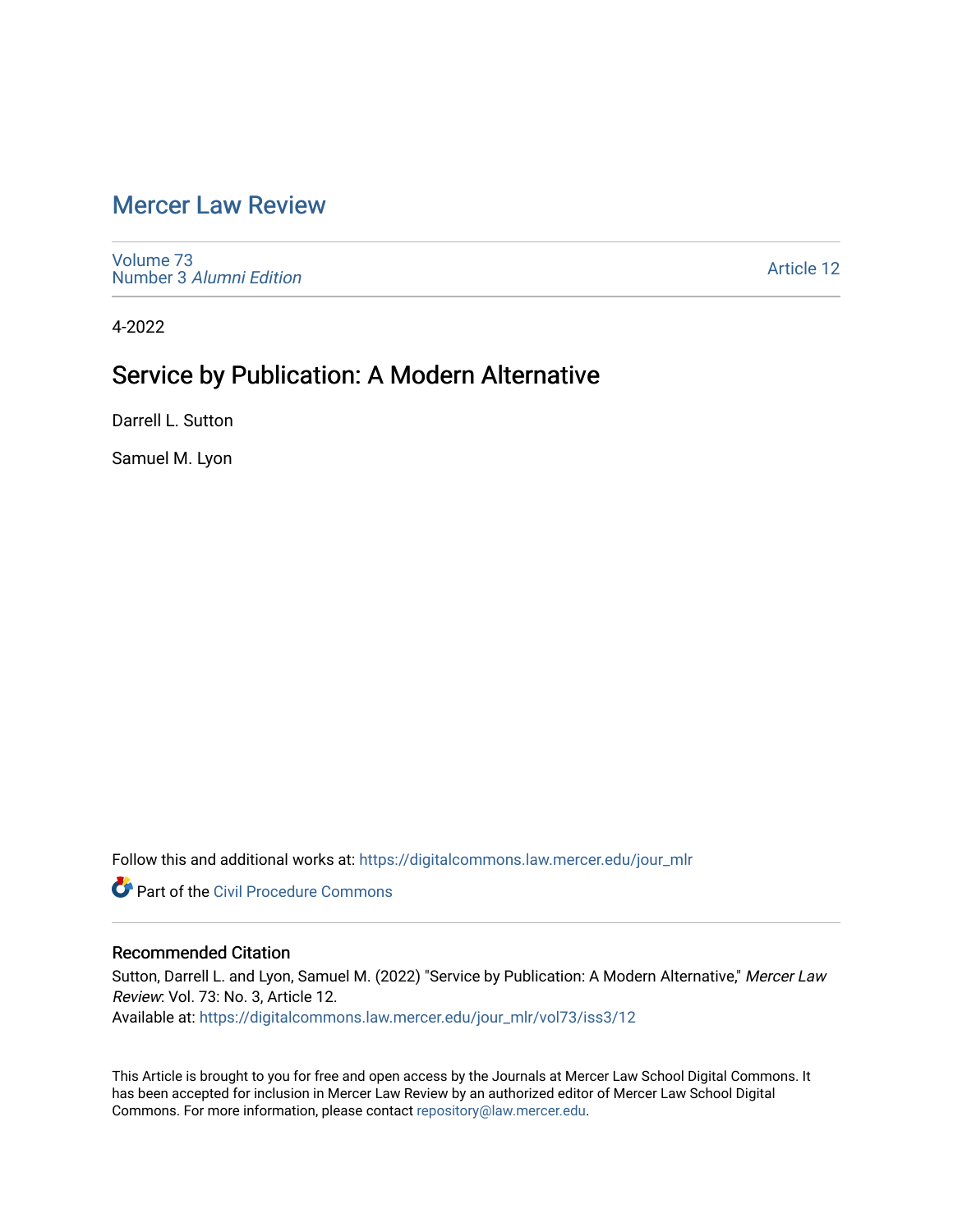# **Service by Publication: A Modern Alternative**

#### **Darrell L. Sutton\***

#### **Samuel M. Lyon\*\***

#### I. INTRODUCTION

Service is perhaps the most basic practice of law imaginable. All plaintiffs must serve, and all defendants must be served, for a case to proceed forward. Without service, there is no case to settle—no legal battle to wage.

According to the Fourteenth Amendment of the United States Constitution, no state shall "deprive any person of life, liberty, or property, without due process of law[.]"1 Colloquially known as the Due Process Clause, this phrase has significant implications for the pendency of actions against defendants, and in particular, how those defendants are served.2 While "traditional" service methods, such as personal service, assure that defendants are aware of the actions pending against them, so-called "alternative" service methods may not provide the same assurances. Some alternative service methods may, in fact, run afoul of the Supreme Court of the United States' interpretation of the Due Process Clause, thus abridging the constitutional rights of the parties involved.

This leads to a necessary inquiry: do alternative service methods, in particular, service by publication, meet the requirements of due process

965

<sup>\*</sup>Partner, Sutton Law Group, LLC. Berry College (B.S., 2000); Mercer University School of Law (J.D., 2003). Member, State Bar of Georgia.

<sup>\*\*</sup>Associate, Sutton Law Group, LLC. Oglethorpe University (B.A., 2015); Mercer University School of Law (J.D., 2020). Member, Mercer Law Review (2018–2020); Editorin-Chief (2019–2020). Member, State Bar of Georgia. Many thanks to the editors of the Mercer Law Review for their careful review and insightful suggestions regarding this article. Also, thank you James K. Lyon, the youngest and sharpest legal mind I know.

<sup>1.</sup> U.S. CONST. amend. XIV, § 1.

<sup>2.</sup> Kent Sinclair, *Service of Process: Rethinking the Theory and Procedure of Serving Process Under Federal Rule 4(c)*, 73 VA L. REV. 1183, 1184 (1987).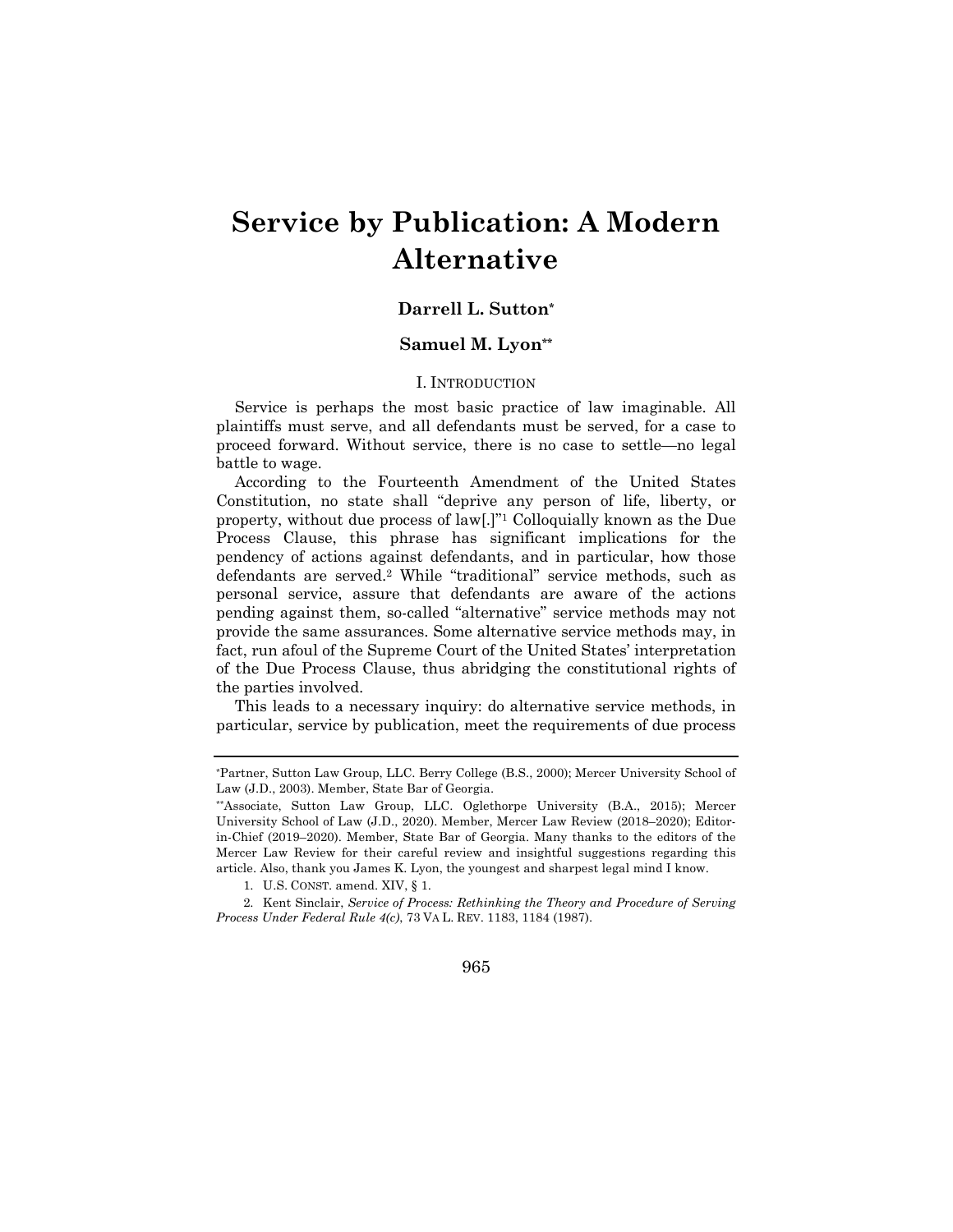as laid out by the Constitution? If so, how are the requirements measured relative to more traditional service methods?

#### II. LEGAL BACKGROUND

#### *A. Introduction to Service of Process in the United States of America*

The Due Process Clause requires that state courts balance the state's interest against the individual's interest in deciding whether the notice provided under state law constitutes "reasonable" notice.3 Of course, the Constitution provides a floor, not a ceiling, as to what is or is not constitutional in cases where notice is required. While state laws can therefore afford more protection for individuals, they cannot put in place any laws that deny the Constitution's basic protections.4

If a cause of action intends to deprive a person of life, liberty, or property, the defendant must be given notice of the pendency of the action.5 This was set forth most clearly in *Mullane v. Central Hannover Bank and Trust Company*,6 wherein the Supreme Court stated that:

An elementary and fundamental requirement of due process in any proceeding which is to be accorded finality is notice reasonably calculated, under all the circumstances, to apprise interested parties of the pendency of the action and afford them an opportunity to present their objections. The notice must be of such nature as reasonably to convey the required information . . . and it must afford a reasonable time for those interested to make their appearance[.] But if with due regard for the practicalities and peculiarities of the case these conditions are reasonably met, the constitutional requirements are satisfied.7

In essence, the basic purpose of service of process is to ensure that defendants know of the existence of actions, such that they can defend

6. 339 U.S. 306 (1950).

<sup>3.</sup> U.S. CONST. amend. V; U.S. CONST. amend. XIV, § 1.

<sup>4</sup>*. See* Ilya Somin, *A Floor, Not a Ceiling: Federalism and Remedies for Violations of Constitutional Rights in Danforth v. Minnesota*, 102 NW. U. L. REV. COLLOQUY 365, 373 (2008).

<sup>5.</sup> U.S. CONST. amend. XIV, § 1.

<sup>7</sup>*. Id.* at 314–15 (emphasis added) (citations omitted); *see* Milliken v. Meyer, 311 U.S. 457, 463 (1940) (citing McDonald v. Mabee, 243 U.S. 90 (1917)).

Its adequacy so far as due process is concerned is dependent on whether or not the form of substituted service provided for such cases and employed is reasonably calculated to give him actual notice of the proceedings and an opportunity to be heard. If it is, the traditional notions of fair play and substantial justice [] implicit in due process are satisfied.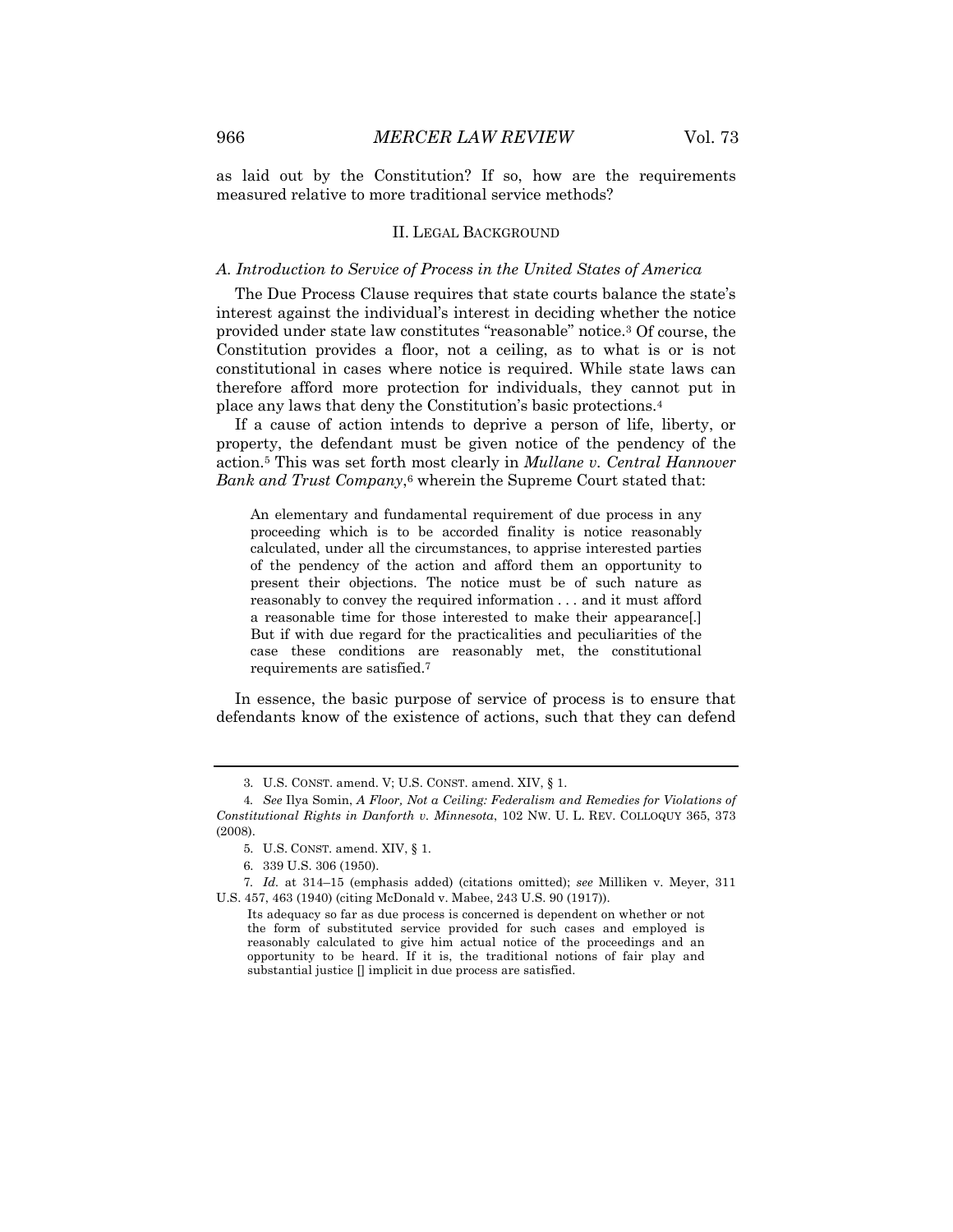themselves from the claims made against them.8 If a defendant is unaware of a claim, and a verdict is held against them, that would fail to comply with the basic protections of the Due Process Clause and would therefore be unconstitutional.9

State statutes discussing permissible service of process methods reflect this minimum standard of constitutional protection. In Georgia, for example, a defendant may be served by personal service, service upon a legal guardian,10 conspicuous service,11 or service at the "defendant's dwelling house or usual place of abode with some person of suitable age and discretion then residing therein."<sup>12</sup> These methods reflect the—constitutional—minimum standard, in that they have the highest chances of providing a defendant with notice of the action pending against him or her in a court of law.13

Despite this, and while service has been described as among the most basic procedures of litigation, $14$  state and federal rules have long allowed different, arguably less reliable service methods. For example, Rule 4 of the Federal Rules of Civil Procedure (FRCP)15 allows service upon "an agent authorized by appointment or by law to receive service of process" in addition to the state's rules regarding service.16 While this may seem identical to Georgia's permissive service upon a legal guardian, this is not necessarily the case. Georgia allows service upon a legal guardian in the case of a legal minor or an individual who has been judicially declared of unsound mind.17 By contrast, Rule 4's language is much broader and would, for example, allow service upon an individual's attorney so long as they have been declared their agent

11. O.C.G.A. § 9-11-4(e)(6). Of course, other requirements must be met in accordance with O.C.G.A. § 9-11-4 $(e)(6)$ , such as a principal sum of less than \$200.00 and "reasonable efforts hav[ing] been made to obtain personal service . . . ."

12. O.C.G.A. § 9-11-4(e)(7). O.C.G.A. § 9-11-4(e)(1),(2), and (5) are excluded from this discussion, as they address service upon corporate and municipal entities. Relative to a discussion about the constitutionality of service by publication, these subsections only muddy the waters. Exploration of these topics are outside of the scope of this Article.

13. After all, what could possibly provide more assurances than providing potential defendants with copies of pleadings directly to their person or at their place of residence with someone who lives with them?

14*. See* Sinclair, *supra* note 2, at 1184.

15. FED. R. CIV. P. 4.

16. FED. R. CIV. P.  $4(e)(2)(C)$ . Of course, the "state's rules" refers only to the state where the action is pending.

17. O.C.G.A. §§ 9-11-4(e)(3)–(4).

<sup>8</sup>*. Milliken*, 311 U.S. at 463.

<sup>9</sup>*. Id.*

<sup>10.</sup> O.C.G.A. §§ 9-11-4(e)(3)–(4) (2013).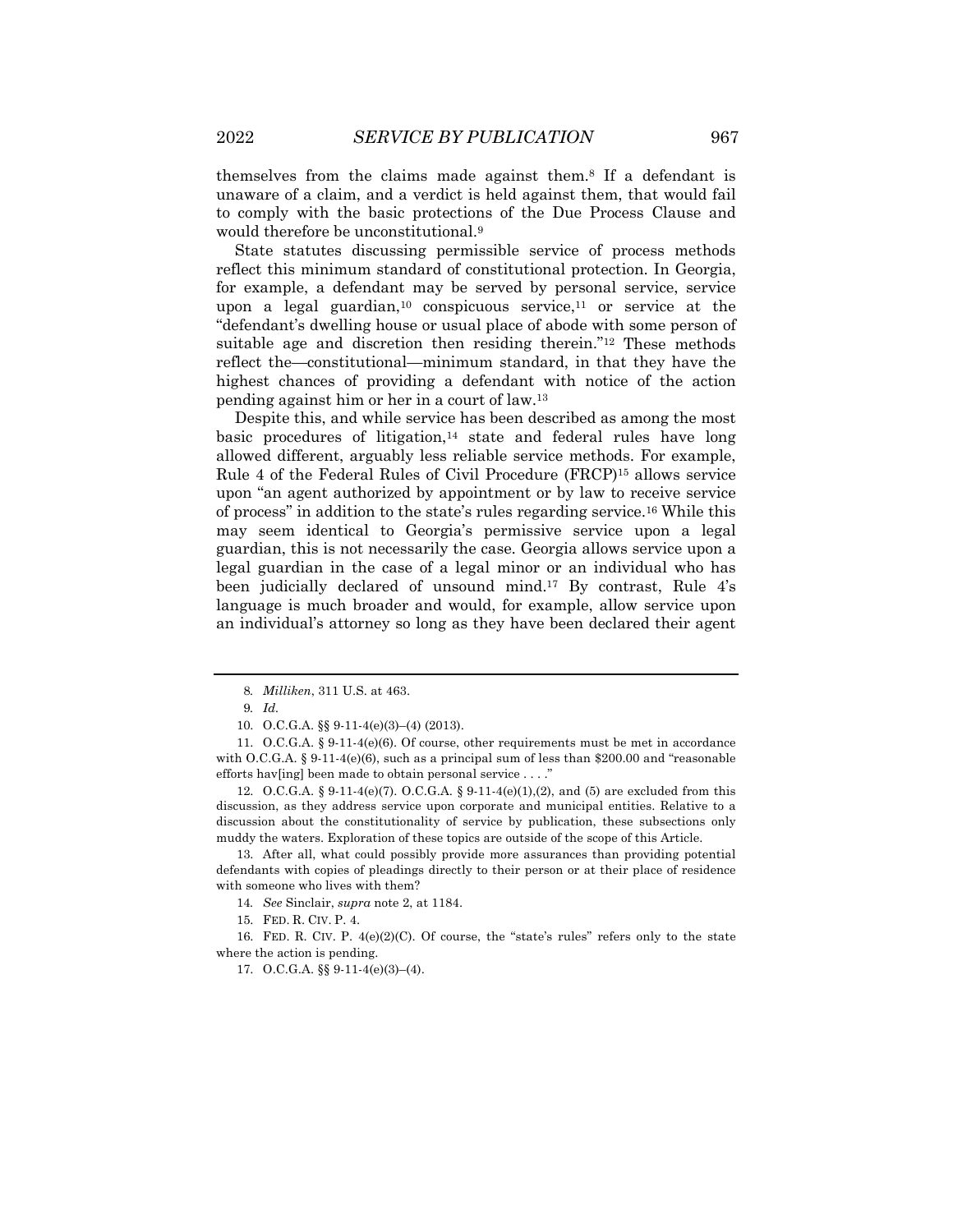for purposes of service.18 This difference, though minor, is emblematic of the distinction between service methods permitted under a state's statutory service scheme and those permissible under the federal rules.

One would think that a basic procedure such as service would have distinct, reliable methods for service—for the most part, that holds true. For example, the service methods allowed under Rule 4 and O.C.G.A. § 9-11-4 allow many of the same service methods, all of which provide assurances that the summons and complaint will make it safely into the intended individual's hands.19 After all, "[t]he fundamental requisite of due process of law is the opportunity to be heard."20

#### *B. History of Alternative Service of Process & the Modern-Day Framework by Which Constitutional Sufficiency is Determined*

However, what happens when an individual cannot be found, and therefore service cannot be perfected via "traditional" means? Serving every defendant is neither possible nor practical, and in some cases, defendants will conceal their location or evade service by traditional means.

To combat this, jurisdictions have established different methods by which a plaintiff can serve a defendant—so-called "alternative" methods of service, which allow service upon an individual by methods less likely to apprise a party of notice of the pendency of an action.21

The discussion regarding the validity of alternative service, in particular, service by publication, goes as far back as the eighteenth century.22 In the seminal case of *Pennoyer v. Neff*,23 attorney John Mitchell sued Marcus Neff in Oregon state court, attempting to recover for unpaid legal fees.<sup>24</sup> Mitchell served notice of the suit by publication,

23. 95 U.S. 714 (1878). Notably, *Pennoyer v. Neff* is not about service by publication. It is more often discussed in the context of first-year law courses relative to personal jurisdiction, whereby it serves as the primary example of a state's power to protect its citizens from actions initiated in another state and the competing interests implicated therein. It is herein discussed only to provide context about the centuries old discussion surrounding service by publication. *See* DAVID CHARLES HRICIK, MASTERING CIVIL PROCEDURE 58 (Carolina Acad. Press, 3rd ed. 2017).

24*. Pennoyer*, 95 U.S. at 719–20.

<sup>18.</sup> FED. R. CIV. P. 4(c).

<sup>19</sup>*. See* O.C.G.A. § 9-11-4 (2013); *see also* FED. R. CIV. P. 4(c).

<sup>20.</sup> Grannis v. Ordean, 234 U.S. 385, 394 (1914).

<sup>21</sup>*. See* O.C.G.A. § 9-11-4(f) (2013).

<sup>22.</sup> Arguably, service has its roots in a tradition dating back thousands of years. *See* Sinclair, *supra* note 2, at 1187 (discussing the four-thousand-year tradition of notice, which Sinclair relates to the Code of Eshnunna (requiring that they "shout" their action's beginnings) and medieval times (which used a sheriff to provide notice)).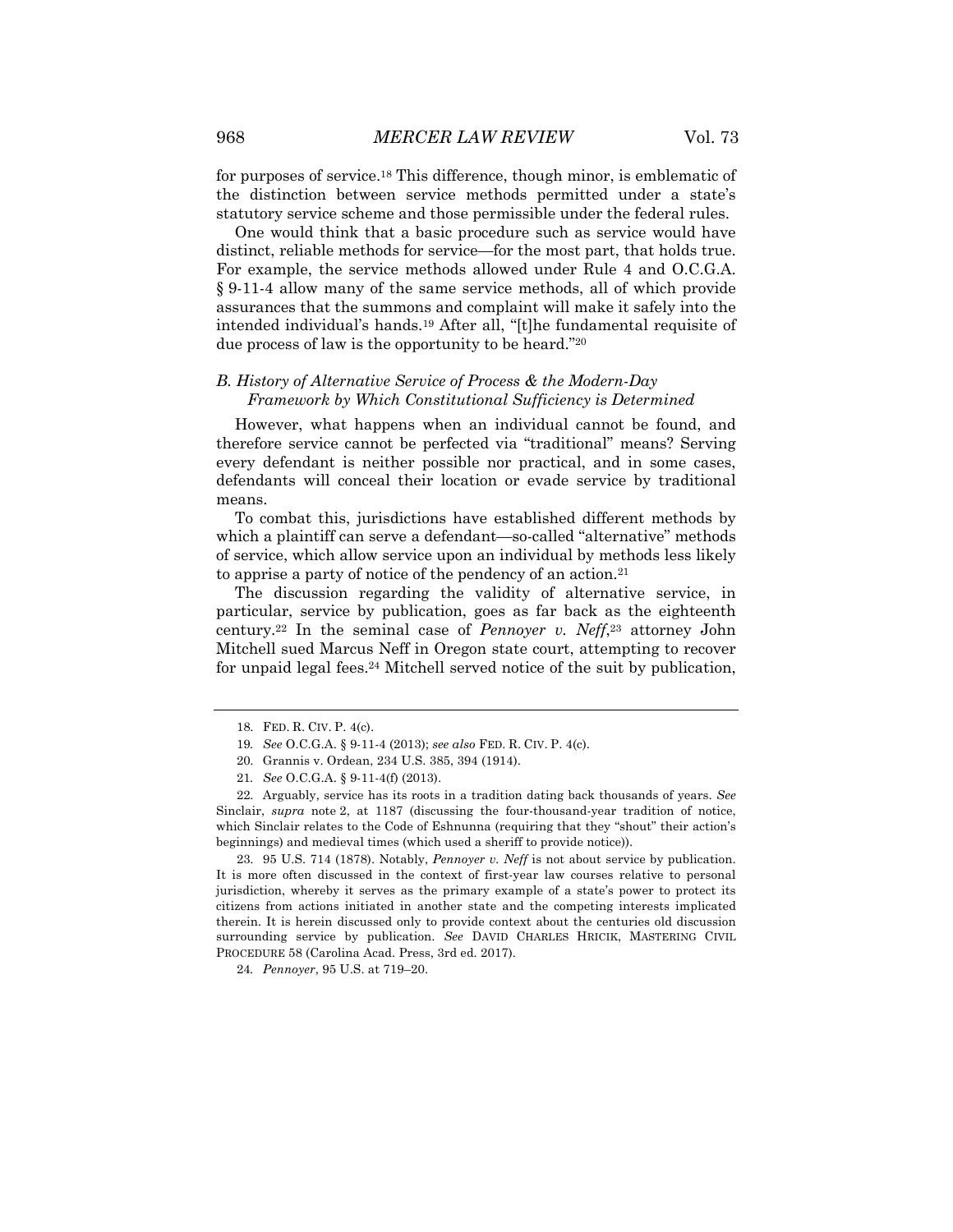not by personal service, upon Defendant Neff, who did not live in Oregon. In that underlying suit, the Oregon state court entered a default judgment against Defendant Neff—Mitchell was, therefore, able to attach Neff's later-purchased Oregonian land to satisfy the outstanding judgment. Once completed, Mitchell sold the property to Pennoyer, and Neff sued to recover the same.25

The United States Supreme Court disagreed with the Oregon state court, affirming the court of appeals' decision, which overturned the judgment. The Supreme Court held that service by publication was improper in this matter because Neff did not reside in the state of Oregon.26 For the judgment against Neff to be valid, there needed to be a sufficient nexus between the service and the notice apprised of the action by the service method used.27 Therefore, while the Supreme Court determined that service by publication is proper for *in rem* proceedings, it was improper for *in personam* proceedings.28 In the Court's opinion, personal service was the only valid method of service to provide the defendants the proper notice of the action pending against them for *in personam* proceedings.29 Because the proceeding was against Neff personally, and not against the property that was later taken, service by publication was improper.30

Of course, *Pennoyer* serves as a foundational case in many first-year law students' civil procedure classes and is well recognized beyond its relatively brief discussion of service by publication. As such, the underlying importance today is largely lost due to subsequent cases overruling *Pennoyer*'s holding, whereby service by publication can now apply to both *in rem* and *in personam* matters.31 Furthermore, *Pennoyer* merely discussed service by publication, but did not expound on its many uses.

The framework for the modern determination of whether service comports with the constitutional standards of the Due Process Clause of the Fourteenth Amendment comes from *Mullane vs. Central Hanover Bank and Trust Company*.32 In *Mullane*, the Supreme Court:

[R]ecognized that prior to an action which will affect an interest in life, liberty, or property protected by the Due Process Clause of the

<sup>25</sup>*. Id.* at 736 (Hunt, J., dissenting).

<sup>26</sup>*. Id.* at 727.

<sup>27</sup>*. Id.*

<sup>28</sup>*. Id.*

<sup>29</sup>*. Id.*

<sup>30</sup>*. Id.*

<sup>31</sup>*. See*, *e.g.*, International Shoe Co. v. Washington, 326 U.S. 310 (1945).

<sup>32.</sup> 339 U.S. at 314.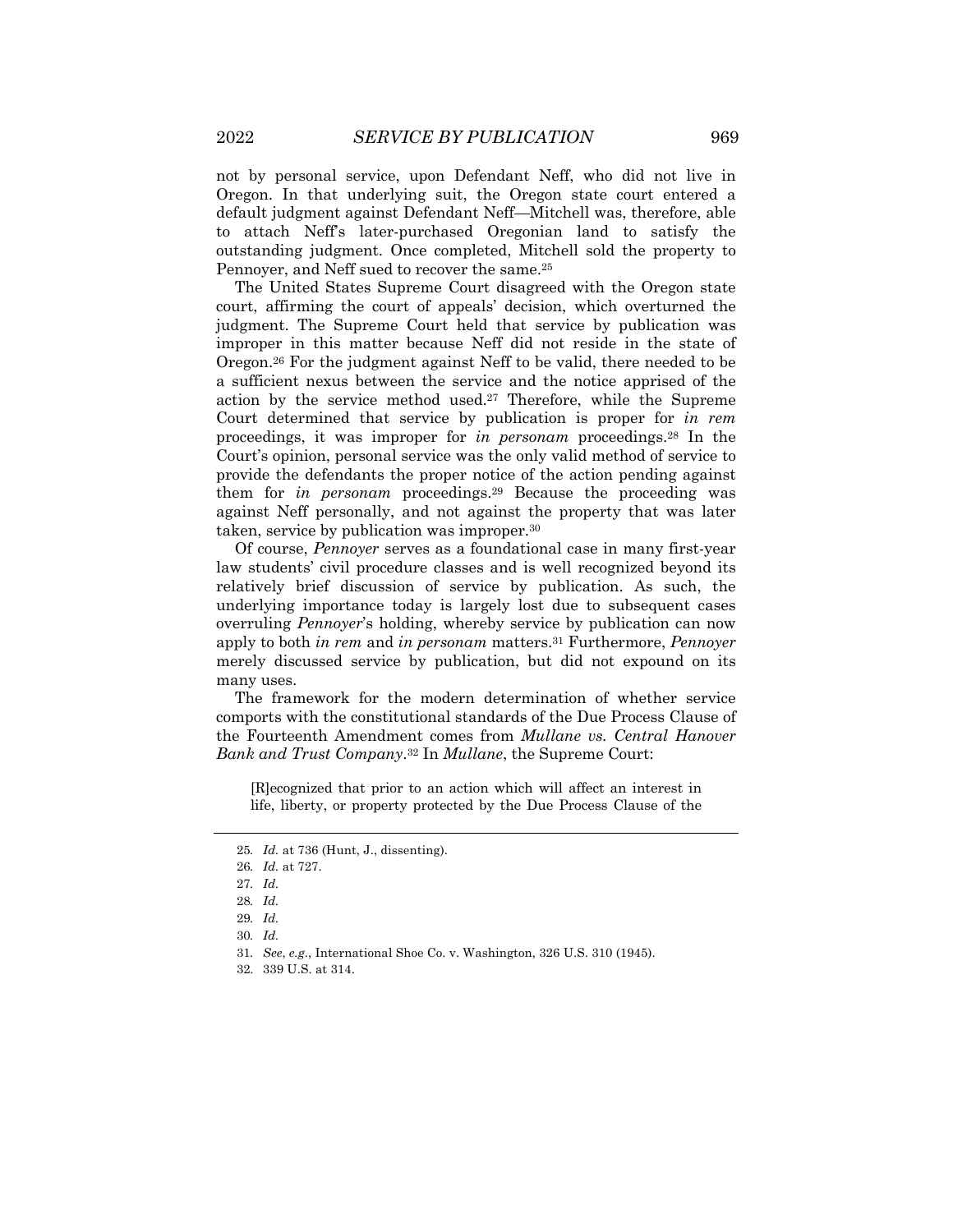Fourteenth Amendment, a State must provide "notice reasonably calculated, under all circumstances, to apprise interested parties of the pendency of the action and afford them an opportunity to present their objections."33

In *Mullane*, the notice given to the beneficiaries of the trust at issue was by "publication in a local newspaper in strict compliance with the minimum requirements" of New York's banking laws.34 The local requirements for publication included filing a petition with the court and publishing at least once a week for four successive weeks the name and address of the trust company, a list of all participating trusts, and the name and the date of the establishment of the trust fund.35 The appellant argued that the notice and the statutory notice provisions were "inadequate to afford due process under the Fourteenth Amendment."36 It was not disputed that the only notice given to the beneficiaries of this trust was by publication in the local newspaper.37

"The fundamental requisite of due process of law is the opportunity to be heard."38 The right to be heard is of little worth, however, unless one is informed of the matter pending against him, such that he or she can choose whether to appear or to default, to "acquiesce or contest."39 Importantly, there is no formula by which the Court is beholden to in making this determination.40

In *Mullane*, the Court recognized that publication alone is not a reliable means of informing interested parties of the fact that their rights are pending before the court, even going so far as to state that:

Chance alone brings to the attention of even a local resident an advertisement in small type inserted in the back pages of a newspaper, and if he makes his home outside the area of the newspaper's normal circulation the odds that the information will never reach him are large indeed.41

The likelihood of an interested party taking notice in the context of a trust, as in *Mullane*, wherein some of the beneficiaries are not and

<sup>33.</sup> Mennonite Bd. of Missions v. Adams, 462 U.S. 791, 795 (1983) (quoting *Mullane*, 339 U.S. at 314).

<sup>34</sup>*. Mullane*, 339 U.S. at 309.

<sup>35</sup>*. Id.* at 309–10.

<sup>36</sup>*. Id.* at 311.

<sup>37</sup>*. Id.* at 309.

<sup>38</sup>*. Id.* at 314 (quoting *Grannis*, 234 U.S. at 394).

<sup>39</sup>*. Id.* at 314.

<sup>40</sup>*. Id.*

<sup>41</sup>*. Id.* at 315.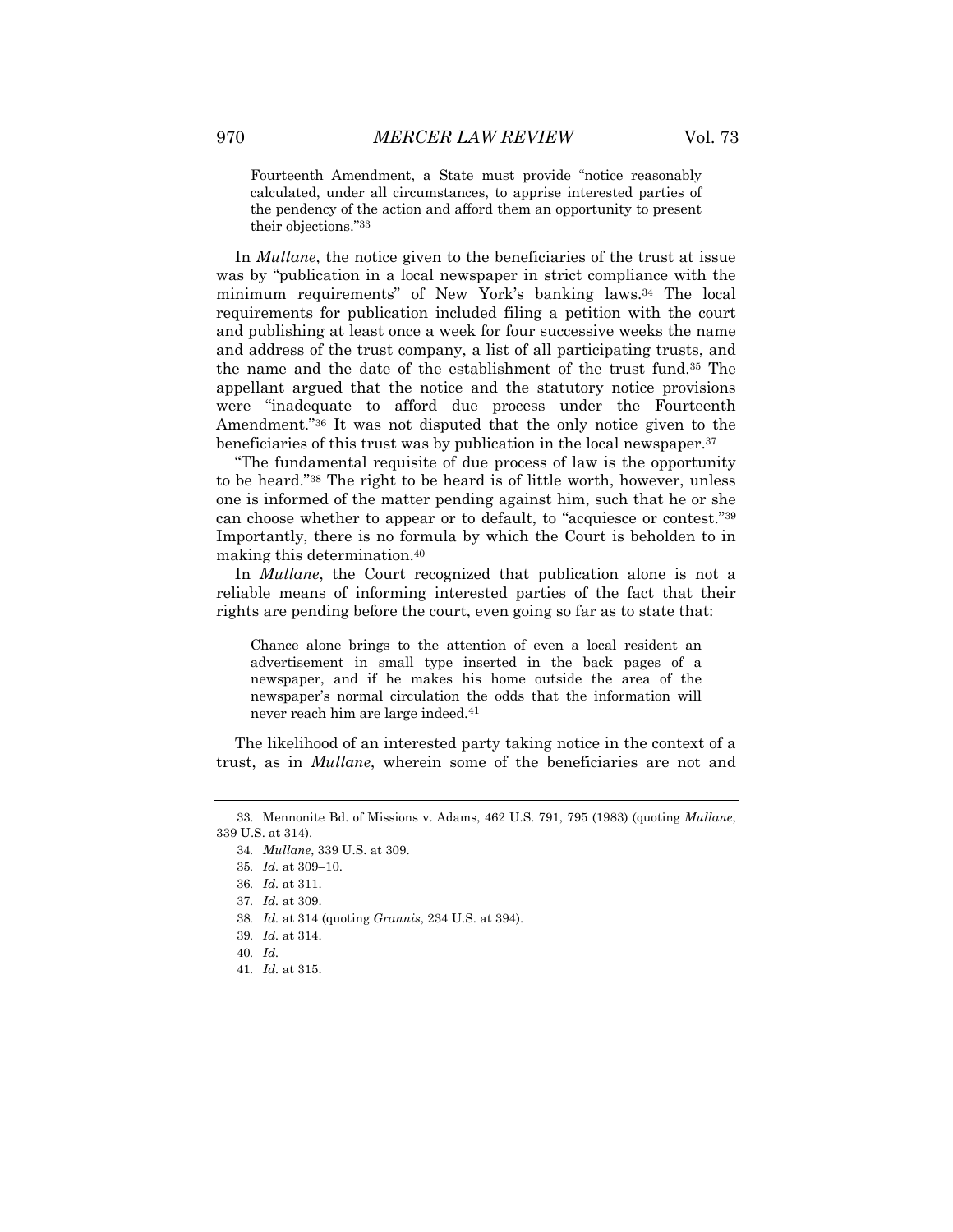cannot be named, is even lower.42 Nonetheless, service by publication is a "customary substitute in another class of cases where it is not reasonably possible or practicable to give more adequate warning."43

In *Mullane*, where potential parties cannot be named with due diligence, this customary substitute was widely accepted.44 However, the Court went on to state that when an individual is known and their place of residence is a known place, notice by publication may not be adequate.45 For service by publication to be used and constitutionally adequate, the facts of the case must be sufficient to determine that such service is "reasonably calculated to reach interested parties."46

In the case of *Mullane*, service by publication for known individuals—such as, beneficiaries whose names were known to the executor of the trust—was deemed to be inadequate.47 While the Court recognized the possibility of different facts and circumstances, whereby service by publication would be adequate, they stated that while:

Publication may theoretically be available for all the world to see ... it is too much . . . to suppose that each or any individual beneficiary does or could examine all that is published to see if something may be tucked away in it that affects his property interests.48

After all, "[g]reat caution should be used not to let fiction deny the fair play that can be secured only by a pretty close adhesion to fact."49

The principles announced in *Mullane* were unwaveringly adhered to in the years to follow.50 In 1983, the Court added a new dimension to the *Mullane* analysis. In *Mennonite Board of Missions v. Adams*, 51 a property owner, Alfred Moore, executed a mortgage in favor of the Mennonite Board of Missions. Unbeknownst to the Mennonite Board of Missions, Moore failed to pay property taxes on the property. Under Indiana law,52 the property could be sold due to outstanding property

49*. Id.* (quoting *McDonald*, 243 U.S. at 91).

<sup>42</sup>*. Id.*

<sup>43</sup>*. Id.* at 317.

<sup>44</sup>*. Id.*

<sup>45</sup>*. Id.* at 318.

<sup>46</sup>*. Id.*

<sup>47</sup>*. Id.* at 319.

<sup>48</sup>*. Id.* at 320.

<sup>50</sup>*. See* Walker v. City of Hutchinson, 352 U.S. 112 (1956); Schroeder v. City of New York, 371 U.S. 208 (1962); Eisen v. Carlisle & Jacquelin, 417 U.S. 156 (1974); Memphis Light, Gas & Water Div. v. Craft, 436 U.S. 1 (1978); Greene v. Lindsey, 456 U.S. 444 (1982).

<sup>51.</sup> 462 U.S. 791 (1983).

<sup>52.</sup> Ind. Code Ann. §§ 6-1.1-24-1–6-1.1-24-17 (2015).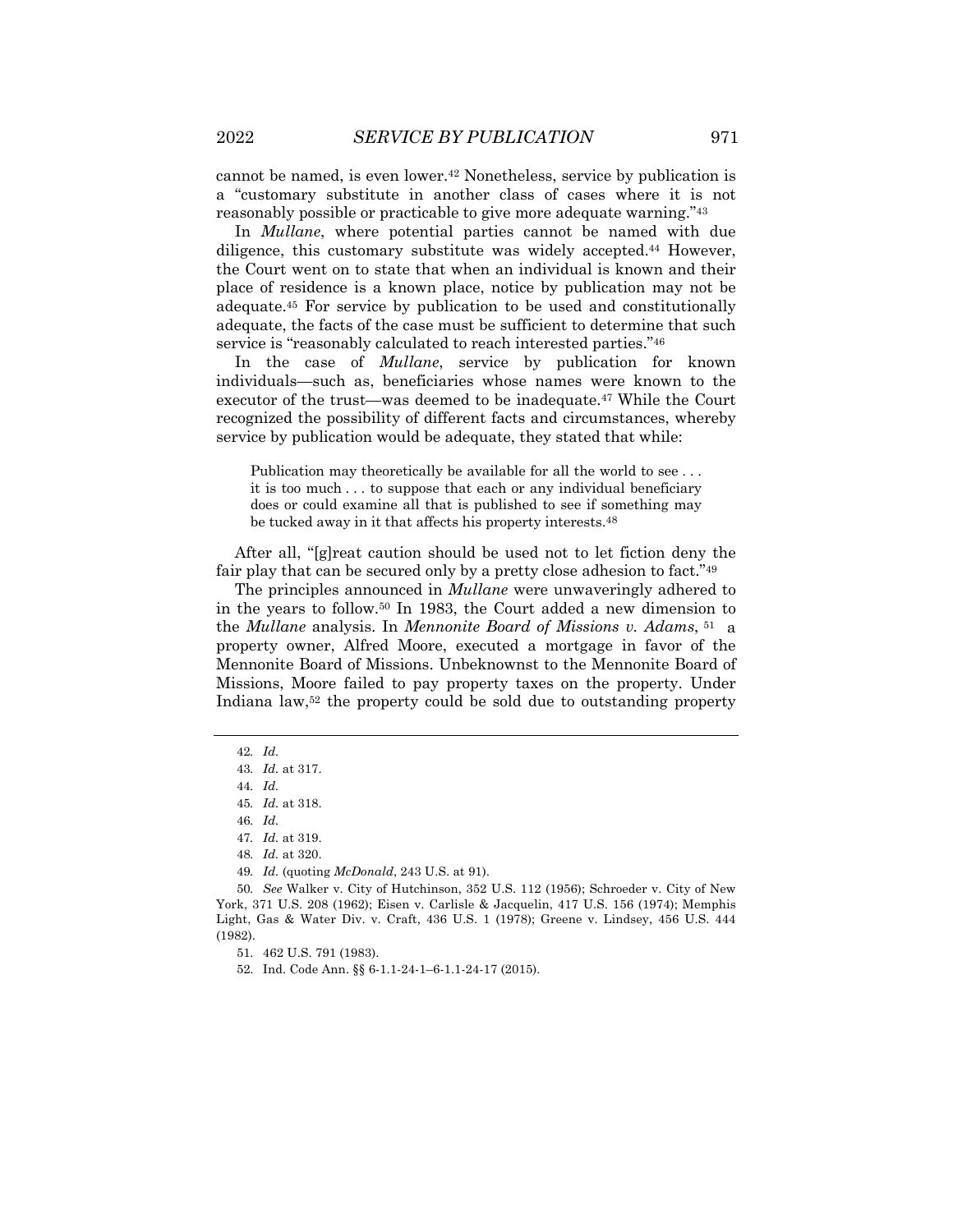taxes for more than fifteen months.53 However, before the sale, the county auditor must have posted a notice in the County Courthouse and published notice once a week for three consecutive weeks in the local newspaper. The owner of the property was also entitled to notice by certified mail to his last known address. However, there was no portion of the Indiana statute by which *mortgagees* were notified of the forthcoming sale. The County provided notice in precise compliance with the statute, and therefore, Mennonite Board of Missions, as a mortgagee, was not provided notice under the aforementioned statutory scheme.54

The Court held that, because the Mennonite Board of Missions had a legally protected property interest, they were entitled to "notice reasonably calculated to apprise [them] of a pending tax sale."55 Here, because the Mennonite Board of Missions was identified in the mortgage documents, they were easily identifiable, and a more reliable form of notice was required.56 After all, notice to the property owner, who was not in privity with the mortgagee/creditor and failed to protect his own property interests, could not be expected to apprise the mortgagee/creditor with actual notice of the action.57 Accordingly, the County had an obligation to, at the very least, mail notice to the Mennonite Board of Missions when "'an inexpensive and efficient mechanism such as mail service is available.'"58

*Mullane* and *Mennonite Board of Missions* provide the framework by which the constitutional sufficiency of service by publication is today determined. In essence, while service by publication is permissible in limited circumstances, it should rarely be used in cases where the identity of the person to be served is known, and considerations of more reliable alternatives should be considered.

#### *C. An Overview of Service by Publication in Georgia*

Having described the analysis used to determine the constitutional sufficiency of service by publication from the vantage point of the federal floor, we now turn to Georgia law. As a general matter, whether service by publication provides "reasonable" notice has always been a

<sup>53</sup>*. Mennonite Board of Missions,* 462 U.S. at 792–93.

<sup>54</sup>*. Id.* at 793–94.

<sup>55</sup>*. Id.* at 798.

<sup>56</sup>*. Id.*

<sup>57</sup>*. Id.* at 799.

<sup>58</sup>*. Id.* (quoting *Greene*, 456 U.S. at 455).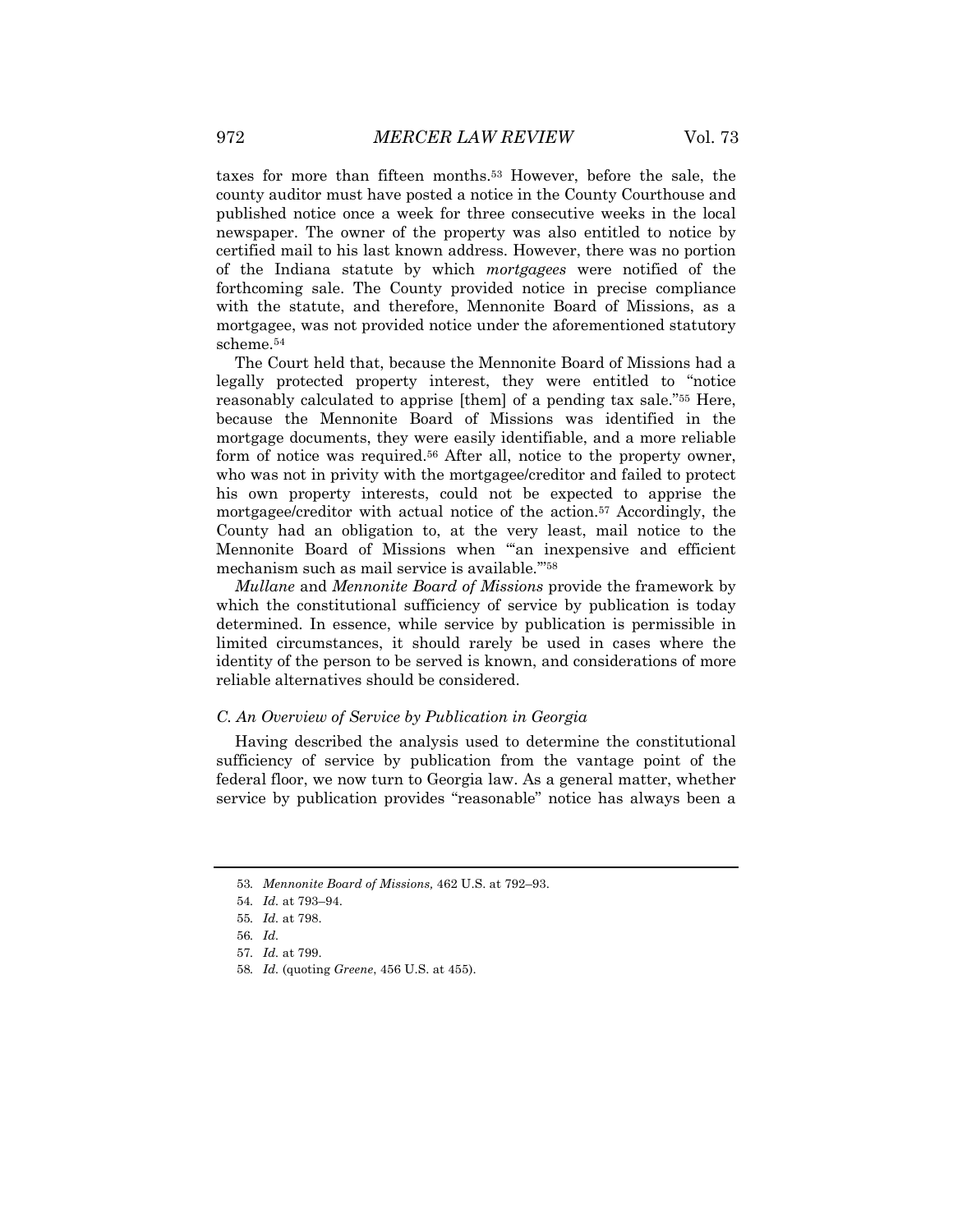concern of Georgia's courts, with cases discussing the same for nearly half a century.59

Georgia has four methods for alternative service: (1) service by publication, (2) personal service outside of the State, (3) service upon persons located in a foreign country, and (4) service of persons residing in gated and secured communities.60 As mentioned before, for the purposes of this Article, only service by publication is discussed.<sup>61</sup> O.C.G.A.  $§ 9-11-4(f)(1)(A)$  sets forth the requirements for service by publication, which requires the movant to file an affidavit with the court in support of service by publication when service is based on the absentee party's residence outside of the state and an unknown present address.62 Service by publication, if the above conditions are met, allowed the serving party to perfect service by publishing in a newspaper four times within a sixty day period.63

In *Abba Gana v. Abba Gana*, the Georgia Supreme Court expressed its doubts about the effectiveness of service by publication, saying that "notice by publication is a notoriously unreliable means of actually informing interested parties about pending suits."64

[W]hether a proceeding is in rem or in personam, due process requires that a chosen method of service be reasonably certain to give actual notice of the pendency of a proceeding to those parties whose liberty or property interests may be adversely affected by the proceeding . . . . Because notice by publication is a notoriously unreliable means of actually informing interested parties about pending suits, the constitutional prerequisite for allowing such service when the addresses of those parties are unknown is a

<sup>59</sup>*. See* Abba Gana v. Abba Gana, 251 Ga. 340, 304 S.E.2d 909 (1983).

<sup>60.</sup> O.C.G.A. § 9-11-4(f).

<sup>61.</sup> Personal service outside of the state and service upon persons in foreign countries, while important to preserve the constitutional rights of those served, ultimately have a consideration of foreign policy and international agreement. *See* O.C.G.A.  $§ 9-11-4(f)(3)(A)$  ("By any internationally agreed means reasonably calculated to give notice, such as those means authorized by the Hague Convention on the Service Abroad of Judicial and Extrajudicial Documents[]."). Similarly, service upon a person in a gated community essentially provides a method by which personal service can affect private communities. As such, there is little to discuss relative to the constitutionality, or lack thereof, of the same (unless, of course, an individual in a gated community evades service to the extent where service by publication is the only method reasonably calculated to apprise them of pendency of the action).

<sup>62.</sup> O.C.G.A. § 9-11-4(f)(1)(A).

<sup>63.</sup> O.C.G.A. § 9-11-4(f)(1)(C). Service must also be separated by seven days.

<sup>64.</sup> 251 Ga. at 343, 304 S.E.2d at 912.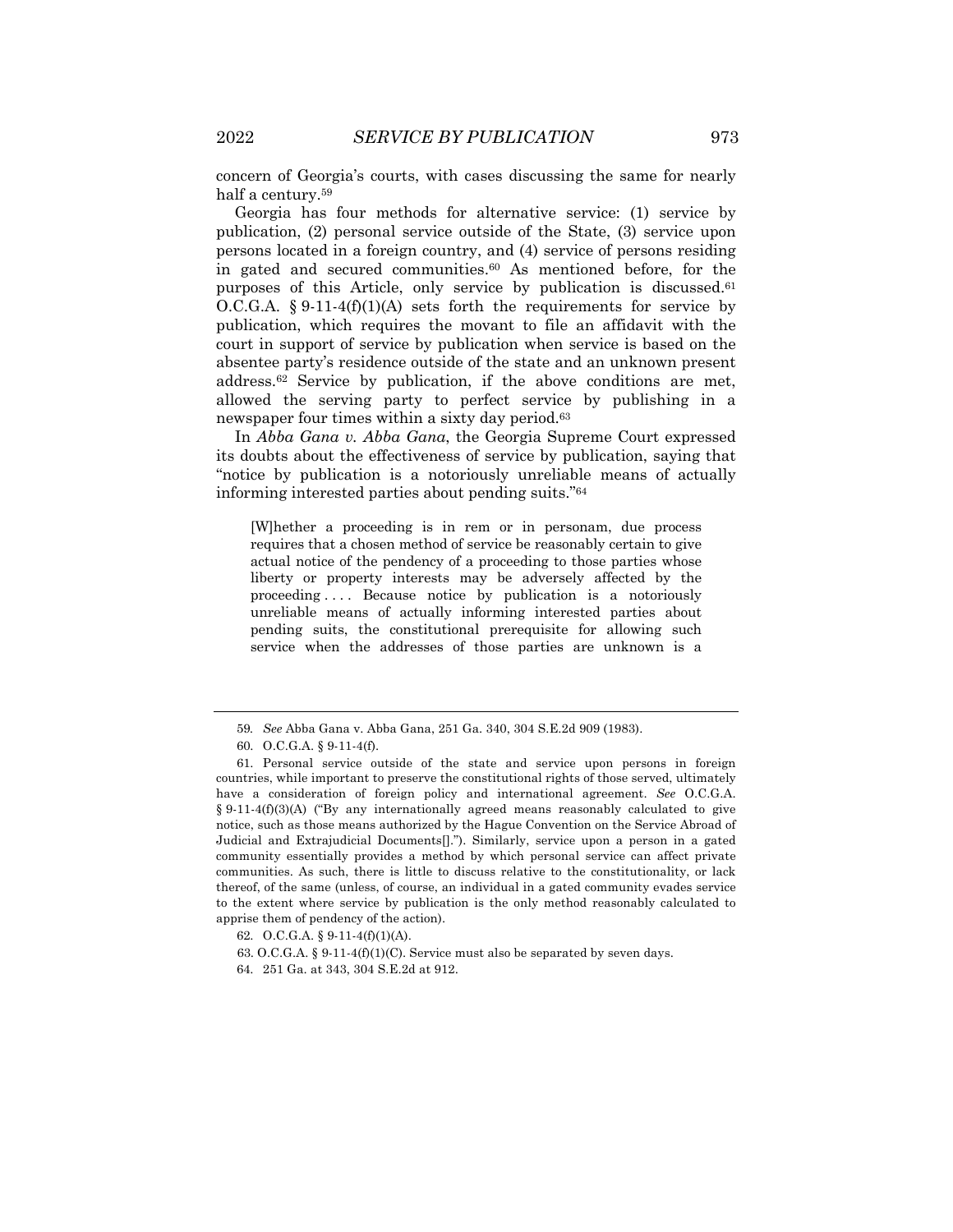showing that reasonable diligence has been exercised in attempting to ascertain their whereabouts.65

What, however, constitutes "reasonable diligence" to inform parties about pending suits? Most often, it means "due diligence."66 "[I]t is the duty of the courts to determine whether the movant has exercised due diligence in pursuing every reasonably available channel of information."67 If the movant does not exercise due diligence, there are constitutional concerns, given that service by publication is "a notoriously unreliable means of actually informing interested parties about pending suits."68

For example, in *Styles v. Spyke Ten, LLC*, <sup>69</sup> Spyke Ten failed to show that Styles could not be found in the state or that he concealed himself to avoid service. However, because Spyke Ten failed to pursue every reasonable "channel of information" in attempting service, the trial court abused its discretion by permitting service by publication.70 The affidavit submitted by Spyke Ten showed that they had done the following to attempt service: that their attorney had personally searched for the defendant's address and that Spyke Ten had attempted service at the defendant's last known location, which was attempted by an unnamed skip tracer who had searched the Lexis-Nexis database to find Styles' address. An affidavit of the skip tracer was not filed.71

While this may seem like duly diligent effort, once a default judgment was entered against Styles, it became unclear whether more

<sup>65</sup>*. Id.* (citations omitted).

<sup>66</sup>*. See* Styles v. Spyke Ten, LLC, 342 Ga. App. 122, 125, 802 S.E.2d 369, 371 (2017). Of course, one manner in which the meaning of language can be determined is through the use of extrinsic sources, such as dictionaries. Using a dictionary definition should come with considerations for the time period in which the case was decided. In the case of *Mullane*, a definition from the late 1960s and early-to-mid 1970s provides the best period for determining what "reasonable diligence" meant at the time of the case being decided. Black's Law Dictionary defines "reasonable" as "just; proper; ordinary or usual; fit and appropriate for the end in view." *Reasonable*, BLACK'S LAW DICTIONARY 1431 (4th ed. 1968). "Diligence" is defined as "prudence; vigilant activity; attentiveness; or care, of which there are infinite shades, from the slightest momentary thought to the most vigilant anxiety." *Diligence*, BLACK'S LAW DICTIONARY 544 (4th ed. 1968). Combining these two definitions creates a standard which requires attentiveness to the proper level, considering the end in view. That end, of course, is the assurance of due process as required by the United States Constitution.

<sup>67</sup>*. Abba Gana*, 251 Ga. at 343, 304 S.E.2d at 912.

<sup>68</sup>*. Id.*

<sup>69.</sup> 342 Ga. App. 122, 802 S.E.2d 369.

<sup>70</sup>*. Id.* at 127, 802 S.E.2d at 372 (quoting *Abba Gana*, 251 Ga. at 344, 304 S.E.2d at 912).

<sup>71</sup>*. Id.* at 123, 802 S.E.2d at 370.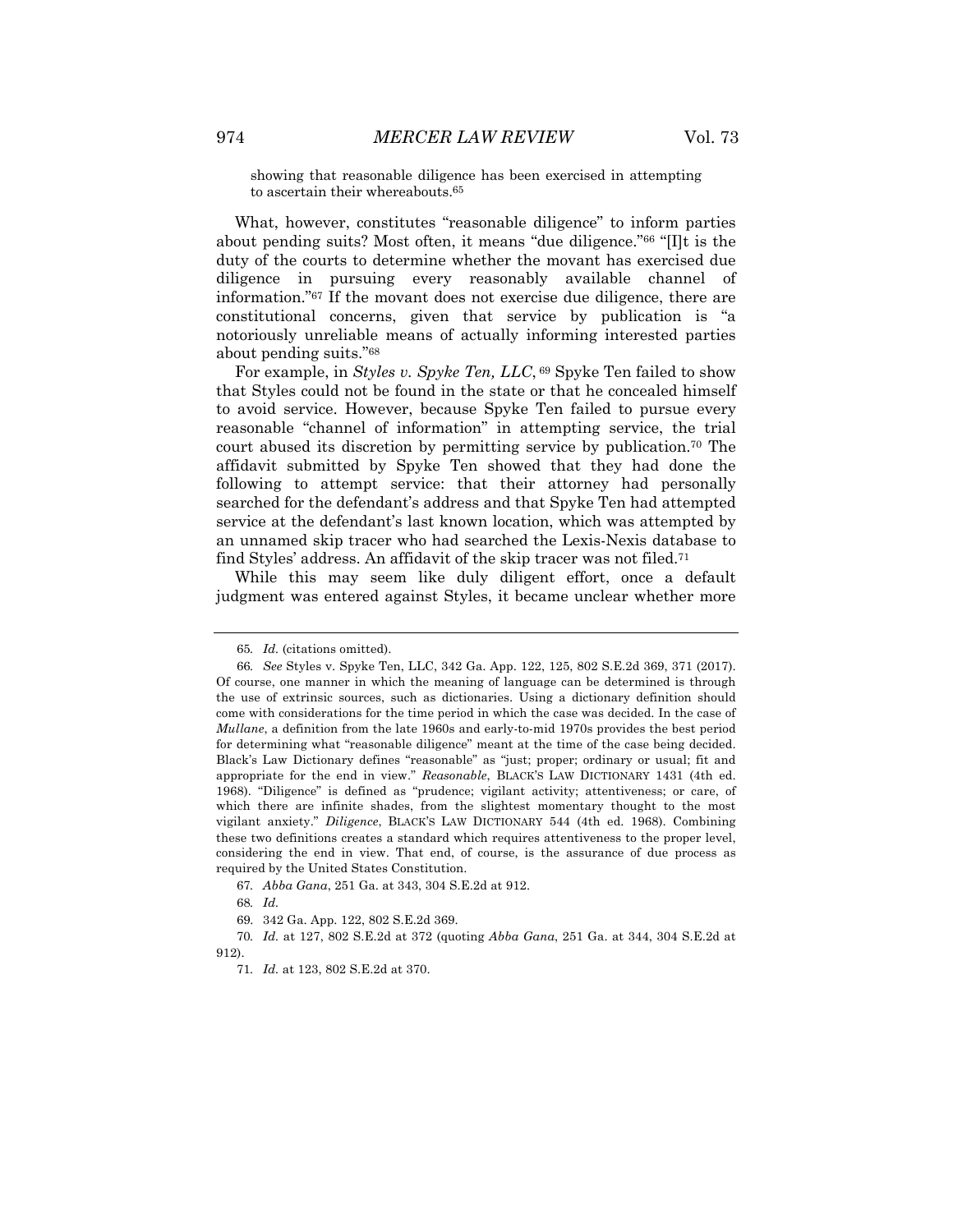could have been done to ensure that service was reasonably calculated, under the circumstances, to apprise Styles of notice of the pendency of the action.72 For example, Styles contended that he lived at one of the addresses where a copy of the Summons and Complaint were left, and on cross-examination, Spyke Ten's process server averred that he was retained only "to post [on the] property," indicating that he had not attempted to determine whether Styles was present on the property at the time of posting.73 In fact, the process server affirmed that while he "did not see cars, a garden, or a garbage bin on the property . . . . [H]e did not look on the Internet for any information about where Styles might live [and] that he was not hired to research where Styles might live."74 When the process server was retained to conduct such research on the location of someone whom he was going to serve, he would perform searches on "investigative data bases" and conduct an "oldfashioned gum shoe checking out" of the location.75 The process server did not conduct such minimal searches in the absence of being retained to do so, and did not do so relative to Styles.76

The denial of Styles' motion to set aside the default judgment was therefore reversed.77 In so doing, the Georgia Court of Appeals enumerated Spyke Ten's seven due diligence failures: (1) Spyke Ten's attorney's affidavit regarding the skip tracer shows only one source was used in obtaining the correct address; (2) asserting that a skip tracer was used, without providing specific details or dates, is inadequate to show due diligence; (3) Spyke Ten provided limited instructions to serve Styles at the wrong location (and to merely tack at the correct location), as well as failing to instruct the processor where to investigate; (4) other additional channels for obtaining information about potential defendants were available, but not used, per the testimony of the process server; (5) the envelope submitted as evidence to prove that the Summons and Complaint that were mailed were not postmarked, posted, or dated and therefore provided little evidentiary value to prove that it was actually mailed; (6) the process server went to Styles' location only once, and made no further attempts to locate or serve him; and (7) "the process server offered no evidence to show that Styles was

<sup>72</sup>*. Id.* at 123–25, 802 S.E.2d at 370–71.

<sup>73</sup>*. Id.* at 123–24, 802 S.E.2d at 370–71.

<sup>74</sup>*. Id.*

<sup>75</sup>*. Id.*

<sup>76</sup>*. Id.* at 127, 802 S.E.2d at 372.

<sup>77</sup>*. Id.*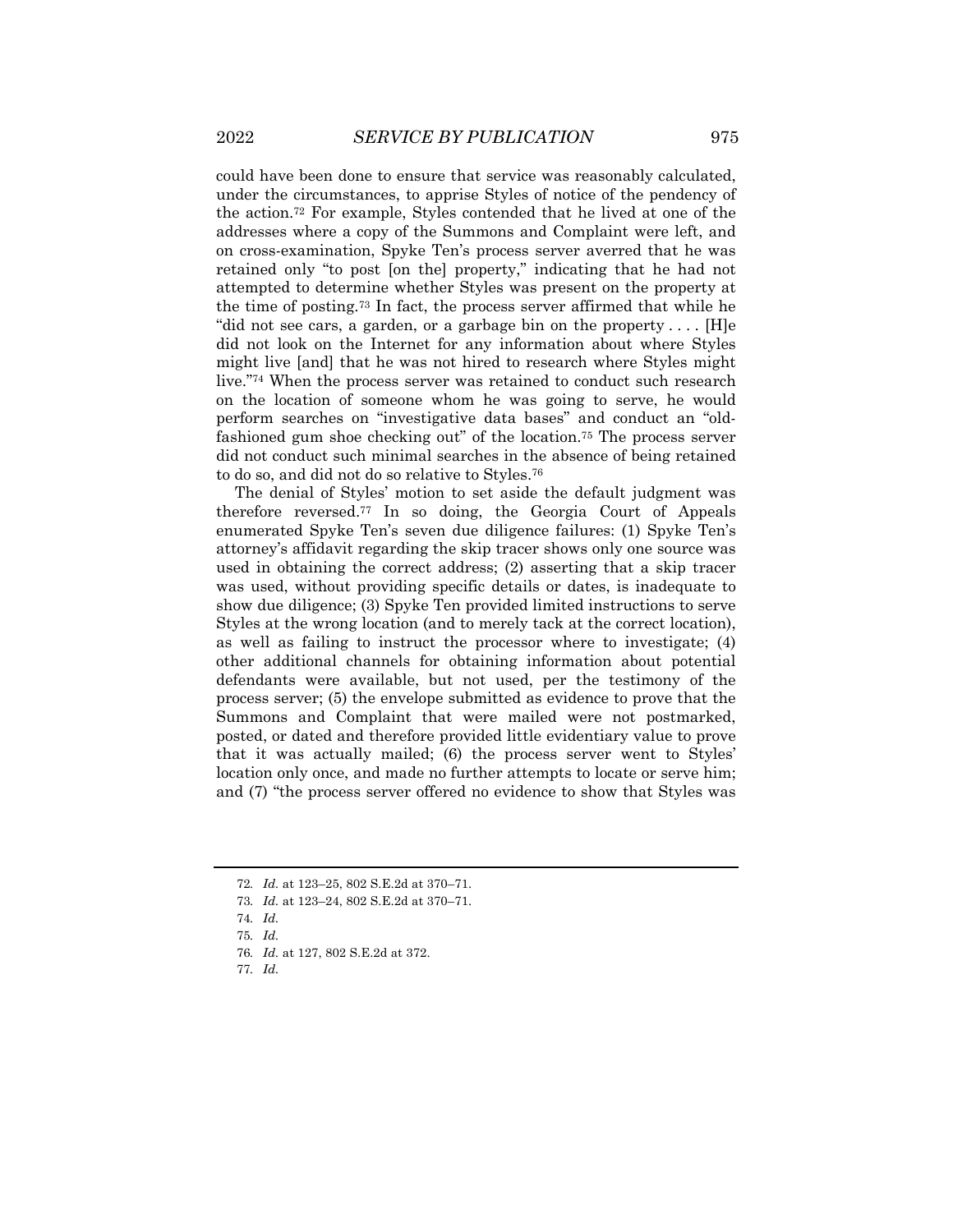actually at [his address] at the time of the attempted service but avoided coming to the door."78

It can therefore be surmised that due diligence means exhausting *every* reasonably available means of obtaining the defendant's address to properly serve them, as was expressed in *Abba Gana*.79

In *Reynolds v. Reynolds*,<sup>80</sup> for example, the Georgia Supreme Court noted that there were "obvious channels of information available . . . for locating [the opposing party]."<sup>81</sup> The court mentions individuals, such as the wife's daughter, who had contact with or knew the whereabouts of the defendant/wife.82 The plaintiff/husband's failure to ascertain the defendant/wife's address without making an "honest and well directed effort" to use the available channels of information constituted a failure to use reasonably diligent efforts to serve the wife.83 As such, the Husband's use of "service by publication did not meet the constitutional requirements of due process."84

In Georgia, then, it is clear that notice by publication should be used only as a last resort. Service by publication has been described to be "the method of notice least calculated to bring to a potential defendant's attention the pendency of judicial proceedings,"85 and the Supreme Court of the United States has gone so far as to say that notice by publication should not be used when an interested party's name and address are "readily ascertainable" in actions where mailed service could be alternatively used.86 These concerns persist today, as reflected in the Georgia Supreme Court's close attention to whether service by publication meets the minimum standards. All of this is exacerbated by the significant decline of newspapers as a part of an American's daily life.87

87. In 1964, eighty-one percent of American adults read the newspaper at regular intervals; in 2018, less than sixteen percent reported doing the same. LEONARD DOWNIE JR. & ROBERT G. KAISER, THE NEWS ABOUT THE NEWS 95 (2002); Elisa Shearer, *Social Media Outpaces Print Newspapers in the U.S. as a News Source*, PEW RES. CTR. (Dec. 10, 2018), https://www.pewresearch.org/fact-tank/2018/12/10/social-media-outpaces-printnewspapers-in-the-u-s-as-a-news-source/.

<sup>78</sup>*. Id.* at 126, 802 S.E.2d at 372.

<sup>79</sup>*. Abba Gana,* 251 Ga. at 340, 304 S.E.2d at 909.

<sup>80.</sup> 296 Ga. 461, 769 S.E.2d 511 (2015).

<sup>81</sup>*. Id.* at 463, 769 S.E.2d at 513.

<sup>82</sup>*. Id.*

<sup>83</sup>*. Id.* (quoting *Abba Gana*, 251 Ga. at 344, 304 S.E.2d at 913).

<sup>84</sup>*. Id.* at 463, 769 S.E.2d at 513.

<sup>85.</sup> Boddie v. Conn*.*, 401 U.S. 371, 382 (1971).

<sup>86</sup>*. Mennonite Bd. of Missions*, 462 U.S. at 797 (citing *Schroeder*, 371 U.S. at 210)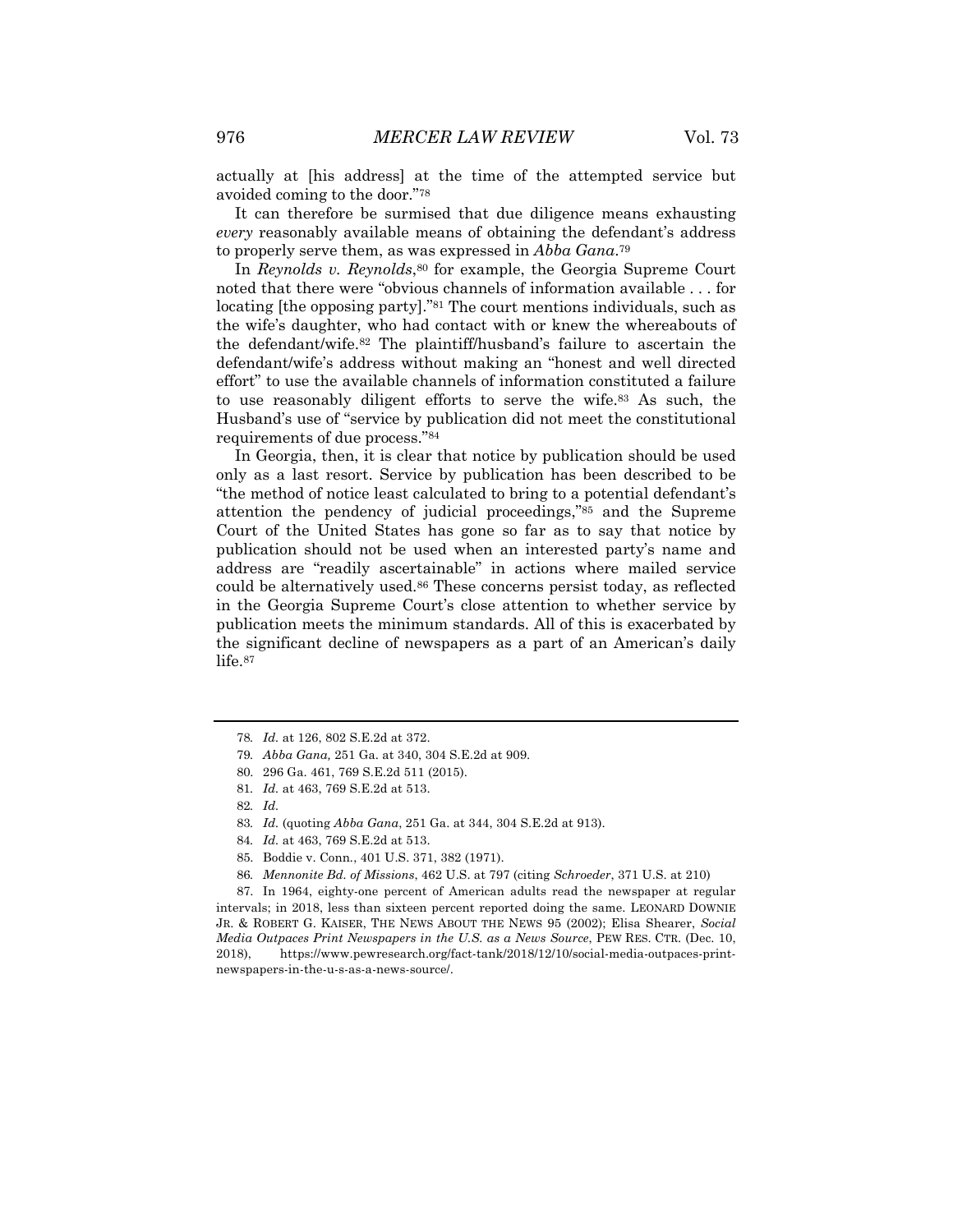#### III. ALTERNATIVES TO SERVICE BY PUBLICATION VIA NEWSPAPER MEANS

If service by publication provided a mere "chance" of providing notice of the pendency of an action in 1950, it provides nothing more than the slightest sliver of hope today.88 Even when newspaper readership was at its highest, service by publication was deemed "the method [] least calculated" to provide notice to the defendant.89 Discussions about the constitutionality of service by publication, and its potential abridgment of due process rights, have been a mainstay in cases concerning alternative service, and in particular, service by publication.90 How, then, can it be said that service by publication meets the minimal constitutional safeguards described in *Mullane* and *Mennonite Board of Missions*, irrespective of state law's additional protective measures, provided the lessened likelihood of readership? How does newspaper service, as described by O.C.G.A. § 9-11-4(f), meet this standard provided the case law of *Abba Gana*, *Styles*, and *Reynolds*?

While it is true that O.C.G.A.  $\S 9-11-4(f)(1)(A)$  requires that the petitioner aver to the defendant's unavailability and out-of-state location, this often is not enough to ensure that due diligence has been used in making that determination from the outset. According to *Reynolds*, parties may no longer need to exhaust "every reasonably avaliable channel of information" in finding the location of defendants.<sup>91</sup> Rather, they must make an "honest and well directed effort" to use the "obvious" channels available.92 *Reynolds* and *Styles* show the deterioration of requirements for service by publication in contravention of *Abba Gana* and *Mullane*. What alternatives exist, then, which would afford notice in a manner more consistent with the standards of the Constitution?

#### *A. Social Media is not a Method Reasonably Calculated Under the Circumstances to Provide Notice to a Party*

As a preliminary matter, social media is not a method that should be considered for service. Some commentators have argued that social media is an appropriate means by which service can be effectuated.93 In

<sup>88</sup>*. Mullane*, 339 U.S. at 315; *see also* O.C.G.A. § 9-11-4(f)(1)(C), discussing requirements for service by publication.

<sup>89</sup>*. Boddie*, 401 U.S. at 382.

<sup>90</sup>*. See supra* Section II.

<sup>91</sup>*. Abba Gana*, 251 Ga. at 343, 304 S.E.2d at 912.

<sup>92</sup>*. Reynolds*, 296 Ga. at 463, 769 S.E.2d at 513 (quoting *Abba Gana*, 251 Ga at 343, 304 S.E.2d at 909).

<sup>93.</sup> Emily Davis, *Social Media: A Good Alternative, for Alternative Service of Process*, 52 CASE W. RES. J. INT'L L. 573 (2020).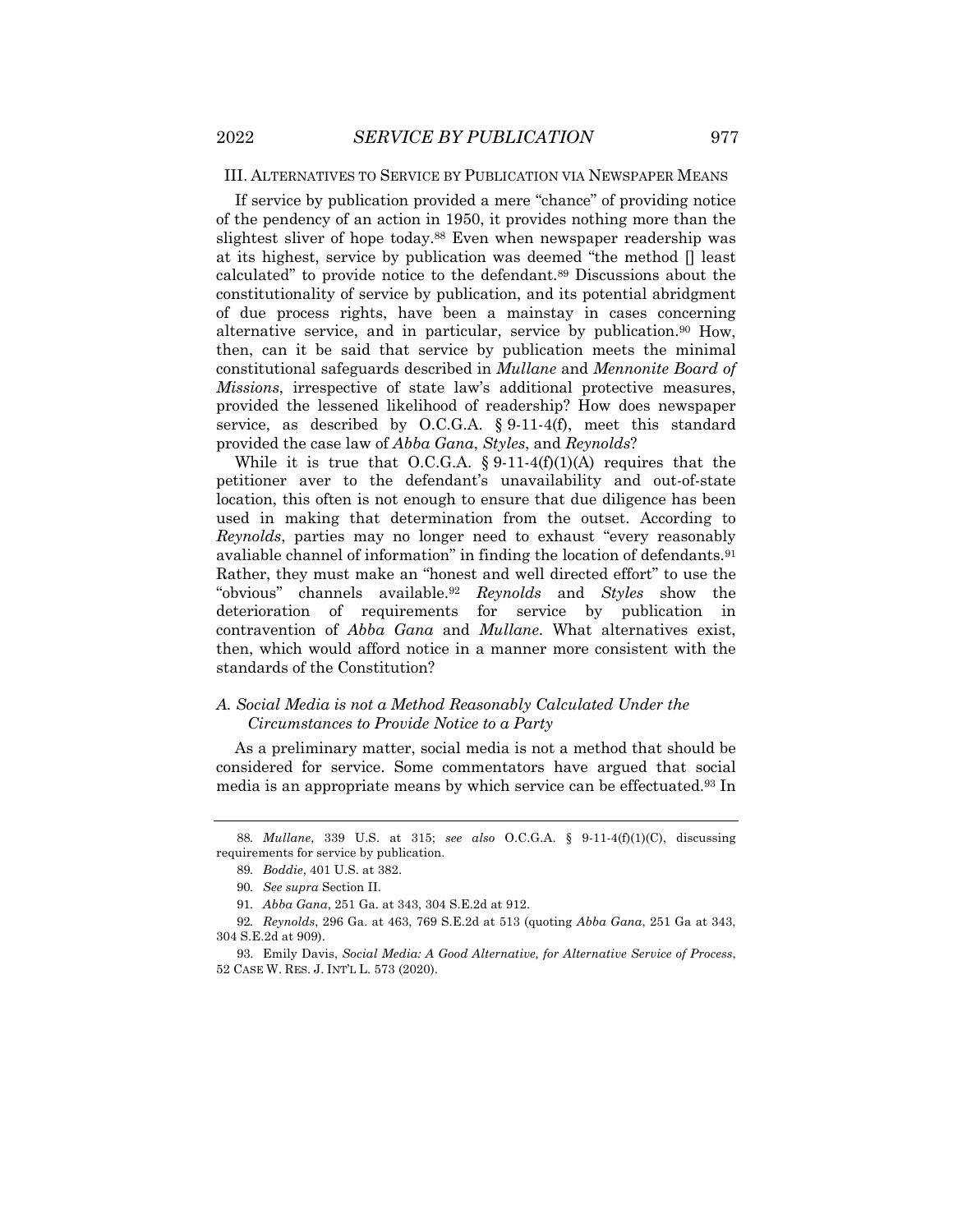so arguing, proponents of the "service by social media" theory cite international court cases from the late 2000s and early 2010s where social media was considered an acceptable means of service under particular conditions.94 These same proponents have noted that the New York Supreme Court has provided permission to serve a defendant with the Complaint and Summons using Facebook's private messaging system, which they cite to as proof that this is the way forward for service by publication and alternative service.<sup>95</sup>

Further, advocates for the service by social media theory argue that Twitter, Facebook, and Instagram are possibly harder to resist than drugs, and that, if the purpose of service is to provide the defendant with actual notice, then using a well-and-often-used social media site makes sense.96 This is especially so when considering costs incurred for more traditionally recognized service methods.97 In so arguing, proponents of the social-media-service-method push back against the use of alternative service by publication, which is described as more costly and less effective than the potential use of social media.98

Despite the attractive features of service by publication, potential issues abound, such as inauthentic or deceptive accounts.99 Take, for example, the popular MTV show "Catfish," wherein individuals use another individual's name, image, or likeness (often times combining the name, image, and likeness of different individuals) to create a fake online persona.100 At what point would an individual who has created an online account based on the identifying features of another individual be able to accept service for that person; is such a thing possible?

Despite this noted shortcoming, proponents of this theory fail to consider inequities in Internet accessibility, and additionally fail to account for the ever-changing nature of social media.101 In November 2019, only 79.4% of persons aged three years or older in the United

<sup>94.</sup> Davis, *supra* note 93, at 588–89.

<sup>95</sup>*. Id.* at 589.

<sup>96</sup>*. Id.* at 589–90.

<sup>97</sup>*. Id.* at 590.

<sup>98</sup>*. Id.*

<sup>99</sup>*. Id.* at 595.

<sup>100</sup>*. Id.*; CATFISH: THE TV SHOW, https://www.mtv.com/shows/catfish-the-tv-show (last visited Nov. 7, 2021).

<sup>101.</sup> Joseph Johnson, *Internet Usage Penetration in the United States in November 2019, by State*, STATISTA (Jan. 27, 2021), https://www.statista.com/statistics/184691/internet-usage-in-the-us-by-state/.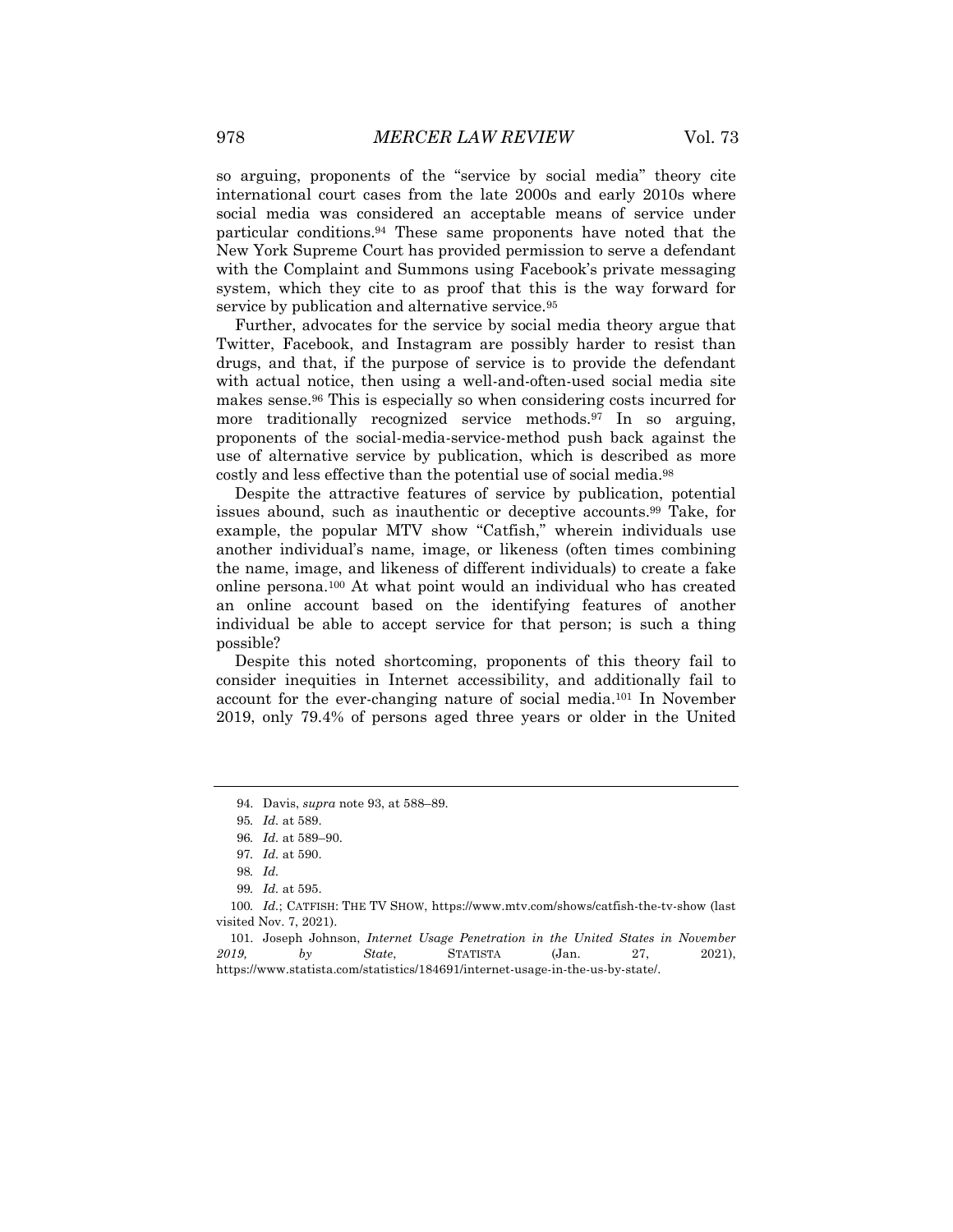States had access to the internet.102 That same percentage reflects Georgia's citizenries' access to the internet.103 This is notwithstanding the ever-changing nature of social media. For example, Facebook recently announced its transition from "Facebook" into "Meta," a company that has expressed visions of creating a "metaverse."104 In addition to virtual reality (VR) integration, this new-and-improved platform will allow users to check other platforms as well, such as Slack or Instagram.105

As Meta integrates social media platforms in a singular, indistinguishable monolith, courts should be more cautious. If Facebook, Instagram, and WhatsApp are held under a single corporation's control, potential service by publication methods using these platforms, under the social-media-service model, may be restricted by a singular privatized group. Putting service into Facebook's hands does not bode well for our representative democracy.

There remain additional questions regarding circumstances where social media users have multiple accounts on the same platform. Take, for example, the use of so-called "finsta" (fake-Instagram) accounts, wherein people use fake names in order to post more personal content, such as partying, illicit drug use, or extramarital activities.106 Would service on these accounts be sufficient to allow an individual to proceed in a case without abridging the Constitutional rights of the other party, or would a party with multiple accounts have to designate a single account as their "service" account? Presently, there is no way to

<sup>102.</sup> Johnson, *supra* note 101. Access to internet ranged anywhere from 74.3% (North Carolina) to 88.2% (Colorado).

<sup>103</sup>*. Id.*

<sup>104.</sup> Lauren Goode, *Look Over Here, Kids, It's the Metaverse*, WIRED (Oct. 20, 2021, 4:28 PM), https://www.wired.com/story/facebook-connect-metaverse/.

<sup>105.</sup> Goode, *supra* note 104. Instagram was purchased by Meta (at the time, Facebook, Inc.) on April 9, 2012, for a purported \$1,000,000,000. Thomas Houston, *Facebook to Buy Instagram for \$1 Billion*, THE VERGE (Apr. 9, 2012, 1:06 PM), https://www.theverge.com/2012/4/9/2936375/facebook-buys-instagram.

<sup>106.</sup> Caroline Forsey, *What's a Finsta? We Explain This Confusing Instagram Trend*, HUBSPOT (Oct. 15, 2019, 5:38 PM), https://blog.hubspot.com/marketing/finsta. "Finsta" accounts recently made headlines during the Senate Commerce subcommittee on consumer protection when Senator Blumenthal asked whether Facebook was willing to "commit to ending Finsta." This prompted Facebook's Chief of Safety, Antigone Davis, to have to explain the concept to the seventy-five-year-old Senator. It's okay, Senator Blumenthal, we don't really get it either. *See What Sen. Blumenthal's 'finsta' Flub Says About Congress' Grasp of Big Tech*, NPR (Oct. 4, 2021, 5:52 PM), https://www.npr.org/2021/10/04/1043150167/sen-blumenthals-finsta-flub-renewsquestions-about-congress-grasp-of-big-tech.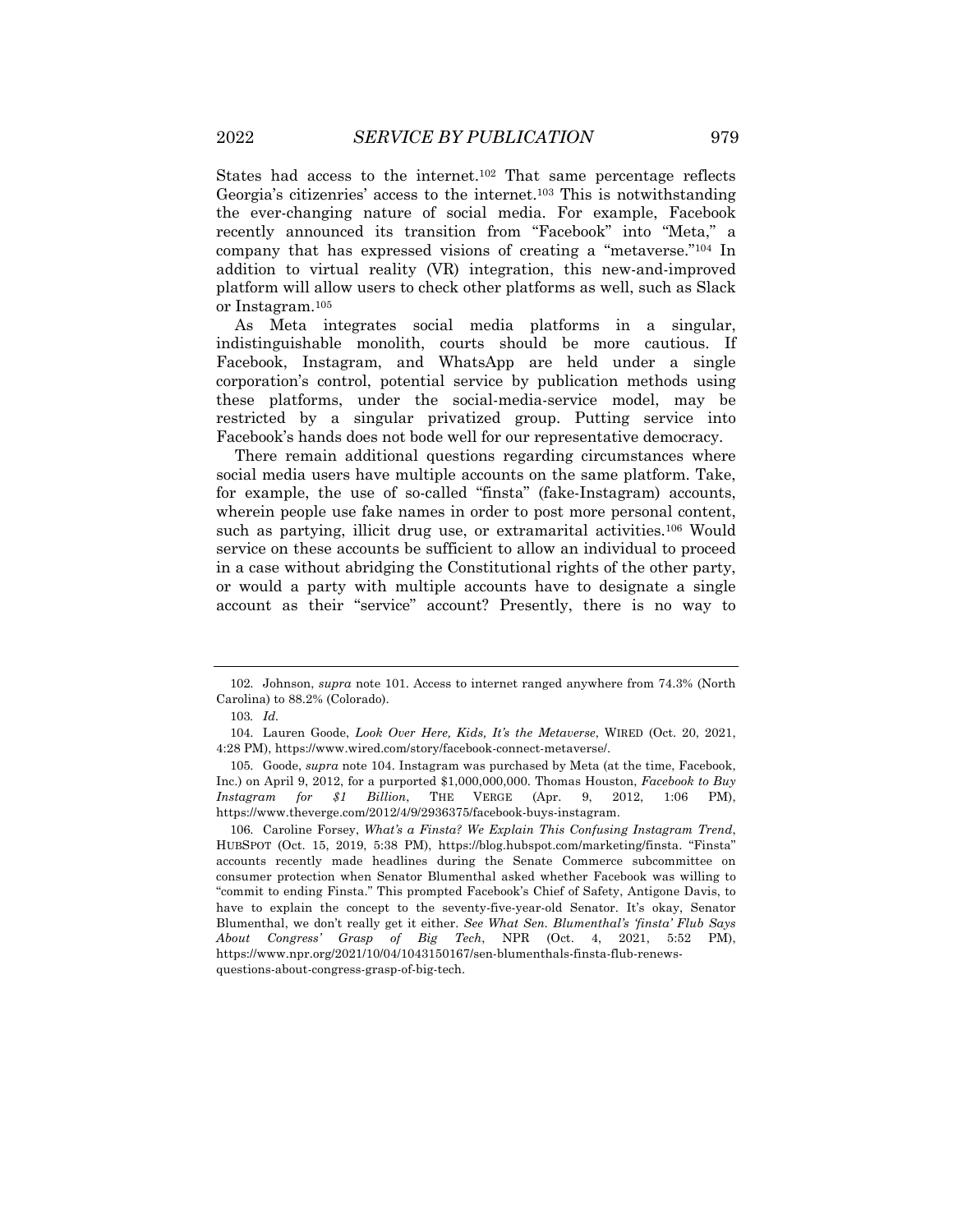universally verify that an account is associated with a private individual.107

These shortcomings and potential issues have been recognized by the courts, despite not being recognized by proponents for the social-mediaservice-method. In *Joe Hand Promotions , Inc. v. Carrette,*<sup>108</sup> the United States District Court for the District of Kansas stated, "It is unclear . . . that allowing an unconventional method of service via Facebook would comport with traditional notions of due process, or would achieve the desired result of effectuating service on defendants."109 This is but one example of a court denying service via the unconventional method of social media, wherein the lack of verification regarding the authenticity of an individual's Facebook page, the international nature of the action, or where alternatives and less costly and or more reasonable means were available, were cited as the underlying reasons for the denial.<sup>110</sup> These cases are emblematic of the issues with service by social media, and should be taken as examples of the cautionary method courts should employ.

#### *B. Alternative Service Methods Must Synergize with Other Facets of Location Tracking*

Alternative service methods, which are utilized to supplant or extend service by publication, must synergize with more reliable methods of location and address tracking. It is our contention that service by publication in Georgia should be effectuated via the tandem use of certified mail and a centralized system of addresses maintained by the state government.

State governments are in the best position to ensure that the protections of the Constitution are maintained, and the balance often discussed in Supreme Court of the United States cases—wherein the state has a vested interest in protecting the interests of its citizenry has already employed. While no states require obtaining and carrying identification cards, such as a driver's license or an "ID card," the practical reality is that ID cards *are* required to open bank accounts, to purchase age-restricted items such as alcohol or tobacco, and board

<sup>107</sup>*. How Do I Request a Verified Badge on Facebook?*, FACEBOOK, https://www.facebook.com/help/1288173394636262 (last visited Nov. 13, 2021). Note this verification badge is only available for businesses and notable individuals.

<sup>108.</sup> No. 12-2633-CM, 2013 U.S. Dist. LEXIS 109731, at \*1 (D. Kan. July 9, 2013). 109*. Id.* at \*3.

<sup>110</sup>*. See id.* at \*1; Qaza v Alshalabi, No. 54308/2016, 2016 NYLJ LEXIS 4146, at \*1 (N.Y. Sup. Ct. Dec. 5, 2016).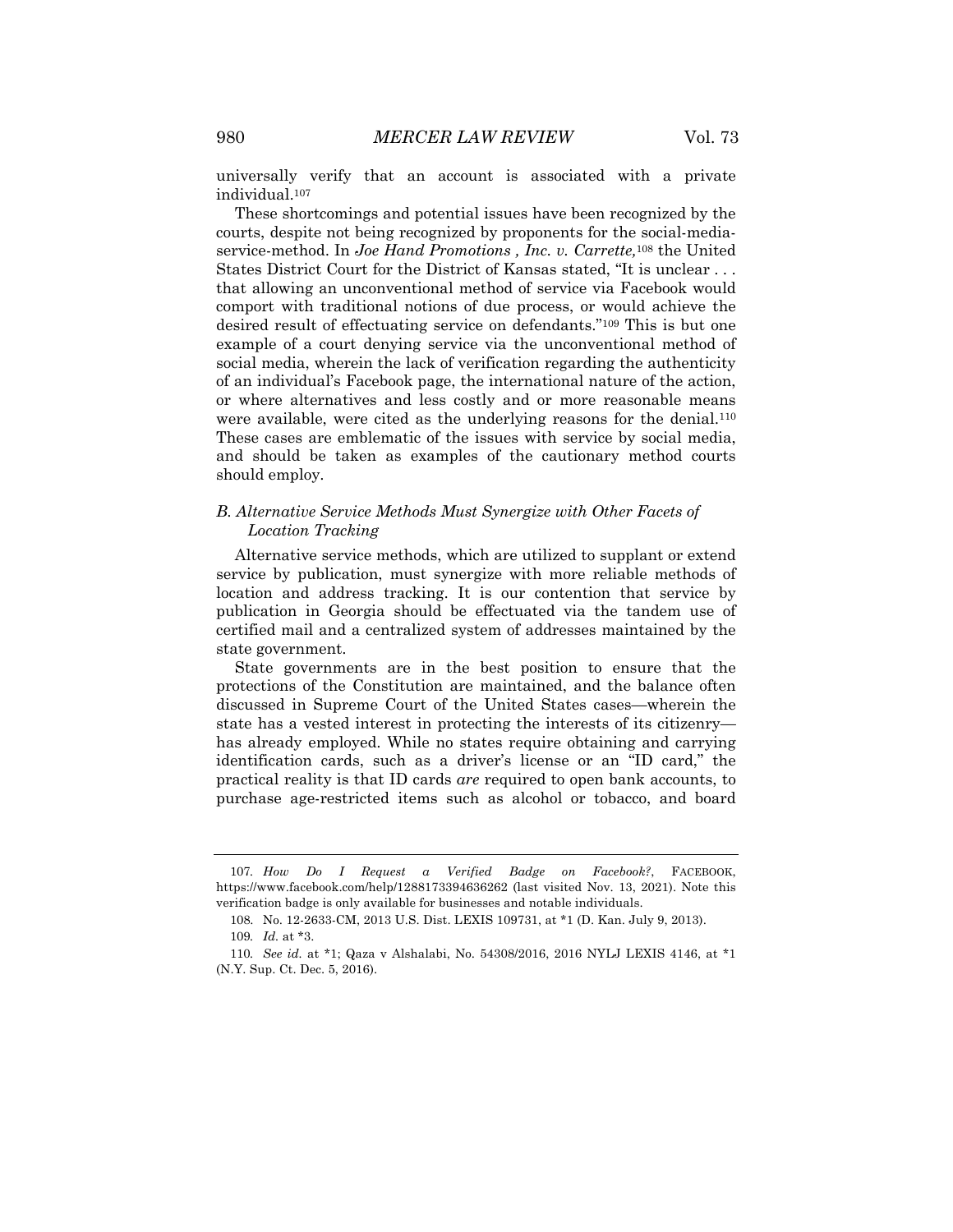airplanes. ID cards are available for a nominal fee, making them available to nearly everyone regardless of socio-economic status.111

Using this system in conjunction with certified mail offers not only a cost-effective solution to assure that service by publication is affording notice to potential parties to a lawsuit, but also would provide individuals with more assurance that the opposing party received notice of the action than publishing in the local newspaper. Having the option to use certified mail when serving an individual, which is not presently allowed in Georgia, provides a reliable and cost-effective method of service when used in tandem with a centralized system. Certainly this is a more cost-effective solution than a skip trace or simply posting in a newspaper.

A centralized service system service would allow the state to have a compelling reason for which they maintain an up-to-date system of addresses. Individuals would also have a vested interest in ensuring that their address is up to date, or failing. Failing to keep your address up to date could result in a default judgment being held against you should an individual fail to maintain accurate records.

Further, there could (and should) be built-in protections for homeless individuals. For example, providing these individuals with subsidized post office boxes would not only allow those individuals to maintain a centralized location at which they can secure mail, but it also would allow them to receive that service at a discounted or free price where it doesn't otherwise already exist. Of note, there are currently numerous problems with homelessness relative to service, as service by publication is unlikely to apprise homeless individuals with notice of the pendency of the action. While the social media service model would

<sup>111</sup>*. How to Apply for a New Identification Card*, DMV.COM, https://www.dmv.com/apply-id-

card?tg1=DVA&utm\_content=dmv.com&utm\_medium=dmv\_&tg7=dmv\_&utm\_source=d mv.com&tg9=dmv.com&utm\_term=organic\_dmv&utm\_campaign=organic\_dmv (last visited Nov. 14, 2021). Costs of ID cards can range from as low as \$5 to as high as \$32. *How to Apply for a New Identification Card in Arkansas*, DMV.COM, https://www.dmv.com/ar/arkansas/apply-id-

card?tg1=DVA&utm\_content=dmv.com&utm\_medium=dmv\_&tg7=dmv\_&utm\_source=d mv.com&tg9=dmv.com&utm\_term=organic\_dmv&utm\_campaign=organic\_dmv (last visited Nov. 14, 2021) (\$5 ID card fee). *How to Apply for a New Identification Card in Georgia*, DMV.COM, https://www.dmv.com/ga/georgia/apply-idcard?tg1=DVA&utm\_content=dmv.com&utm\_medium=dmv\_&tg7=dmv\_&utm\_source=d mv.com&tg9=dmv.com&utm\_term=organic\_dmv&utm\_campaign=organic\_dmv (last visited Nov. 14, 2021). Despite the range in cost, Voter ID cards remain free in many states, and require registration with an address. Should service be tied to the use of an ID, we would further propose a way to obtain the same for free, such that concerns surrounding socio-economic ability are mitigated.